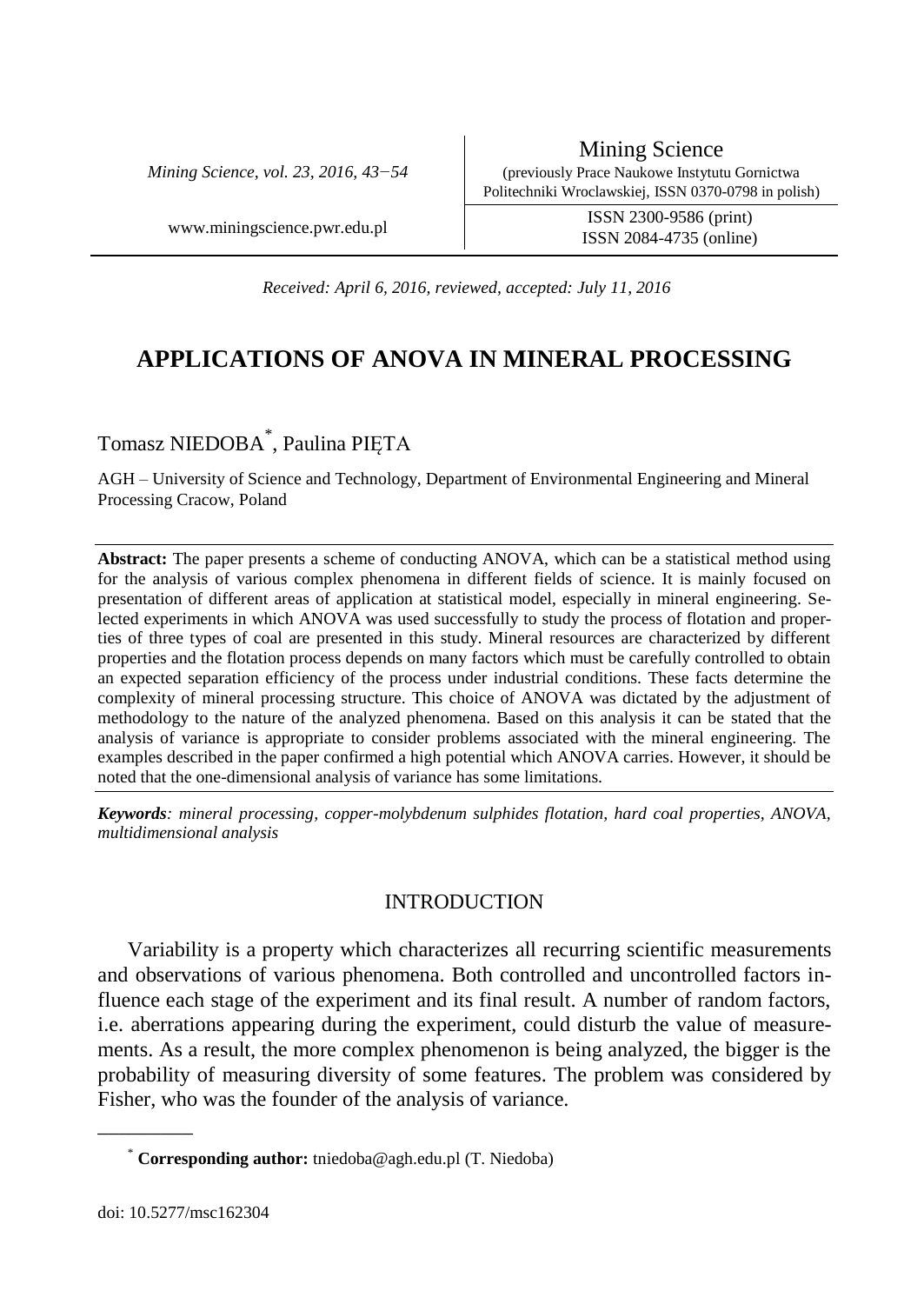The beginning of the ANOVA is connected with the development of a field known as experimental design in the 1920s and 1930s. During this period Ronald A. Fisher worked in Agricultural Experimental Station in Rothamsted (England), and he formulated the ANOVA as a basic statistical method used for an analysis of experimental data (1923). In retrospect, it can be said that the theory of experiment planning together with the analysis of variance both originate from the field of agriculture, where they were of crucial significance. Originally, analyses were related to the methods and conditions for crops, so the main process of planning and carrying out the experiment with obtaining results lasted long because of the vegetation period of plants (Stanisz, 2007; Wątroba, 2002).

It can be claimed that the ANOVA is a very useful method, as it allows the assessment of the influence of some controlled factors on experimental results. The analysis of variance can be carried out according to different schemes. The first consists in examining the variance in a single classification, and the other provides for a multivariate analysis. It is also possible to carry out the analysis of variance in a combined scheme (Masiya & Nheta, 2014).

## THE ANALYSIS OF VARIANCE

The analysis of variance (ANOVA) is an examination technique of experiment or observation effects. What constitutes the basis to carry out the ANOVA is verifying the assumptions concerning the homogeneity of variances and the normal distribution of these variables.

This chapter shows a schematic analysis of variance for one-way classification. The null hypothesis one-dimensional analysis of variance assumed equal mean values of the studied phenomenon characteristics. For the one-dimensional analysis, the nullhypothesis assumed that H<sub>0</sub>:  $\overline{\mu_{1j}} = \overline{\mu_{1j}} = \overline{\mu_{1j}} = \cdots = \overline{\mu_{nj}}$ , and the alternative hypothesis  $H_1$  was:  $\overline{\mu_{1j}} \neq \overline{\mu_{1j}} \neq \cdots \neq \overline{\mu_{nj}}$ . A measure of differences between the actual and hypothetical is F statistics, which took its name after its originator – Fisher (Wątroba, 2002).

The impact of individual parameters that are more or less important in the examined phenomenon can be estimated with the use of the analysis of variance. A description of the test and the equations used in the ANOVA are presented below.

For the analysis, it is necessary to calculate the mean values  $\bar{x}_i$  of the observed characteristics in each group and the total size of the mean values  $\bar{x}$ , taking into account all the observations of individual groups. The next step is to determine the sums of squares effects  $SS_{Effect}$  and sums of squares errors –  $SS_{Error}$ . The values  $SS_{Error}$ reflect the amount of errors that occur during the observation resulting from the natural randomness. Taking into account the number of samples obtained following formulas (Stanisz, 2007):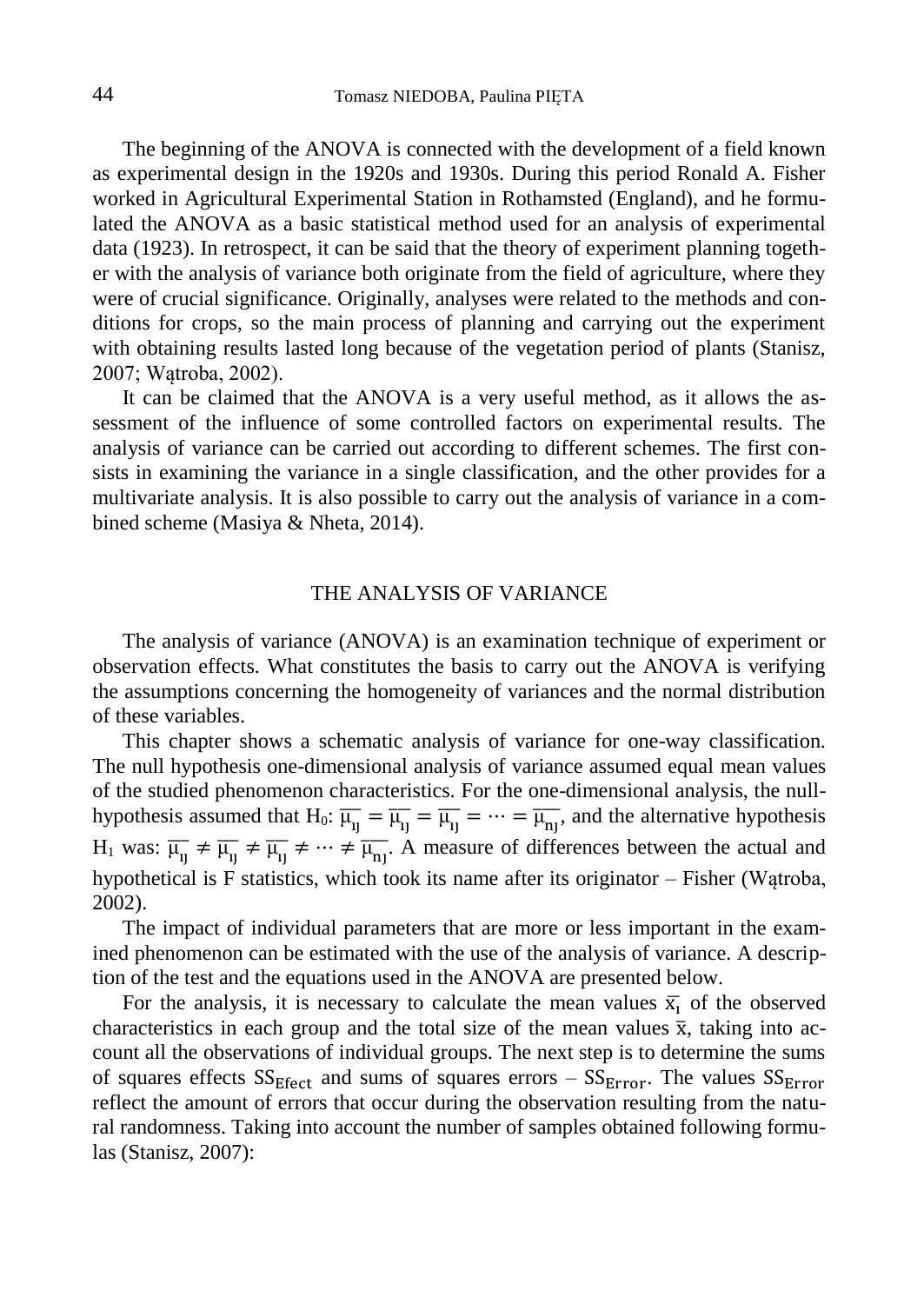$$
SS_{Effect} = \sum_{i=1}^{a} n_i (\overline{x}_i - \overline{x})^2
$$
 (1)

$$
SS_{Error} = \sum_{i=1}^{a} \sum_{j=1}^{n_i} (x_{ij} - \bar{x}_i)^2
$$
 (2)

where:

 $n_i$  – the number of random variables of the studied properties,

 $\bar{x}$  – the general mean for all observations,

 $\bar{x}_i$  – the arithmetic mean of a characteristic in the studied group,

 $x_{ii}$  – the value of a single property measurement.

It is clear that in the conditions of the experiment different factors affect the total variability between the analyzed groups  $SS_{Total}$ , which is a sum of  $SS_{Effect}$  – measure of the differences between the groups and the  $SS<sub>Error</sub>$  – variation within groups. Here, it can be concluded that if the mean value of the measurements in the groups is different, it is likely that the variation between groups is greater than within them. Another essential stage of the analysis, the ANOVA, is to determine the number of degrees of freedom according to the formulas (3) and (4):

$$
df_{Effect} = a - 1 \tag{3}
$$

$$
df_{Error} = n - a \tag{4}
$$

where:

n – the number of independent observations  $x_{ij}$  equal  $n = \sum_{i=1}^{a} n_i$ 

a – the number of independent variables,

The basic formulas (1), (2), (3) and (4) enable to calculate mean sums of squares between and within groups, which are the estimators of variance for all population. Mean sums of squares between and within groups are determined according to the formulas  $(5)$  and  $(6)$ .

$$
MS_{Effect} = \frac{SS_{Effect}}{df_{Effect}} \tag{5}
$$

$$
MS_{Error} = \frac{SS_{Error}}{df_{Error}} \tag{6}
$$

The verification the null hypothesis is based on the performing F-test, comparing variances:

$$
F = \frac{MS_{Effect}}{MS_{Error}} \tag{7}
$$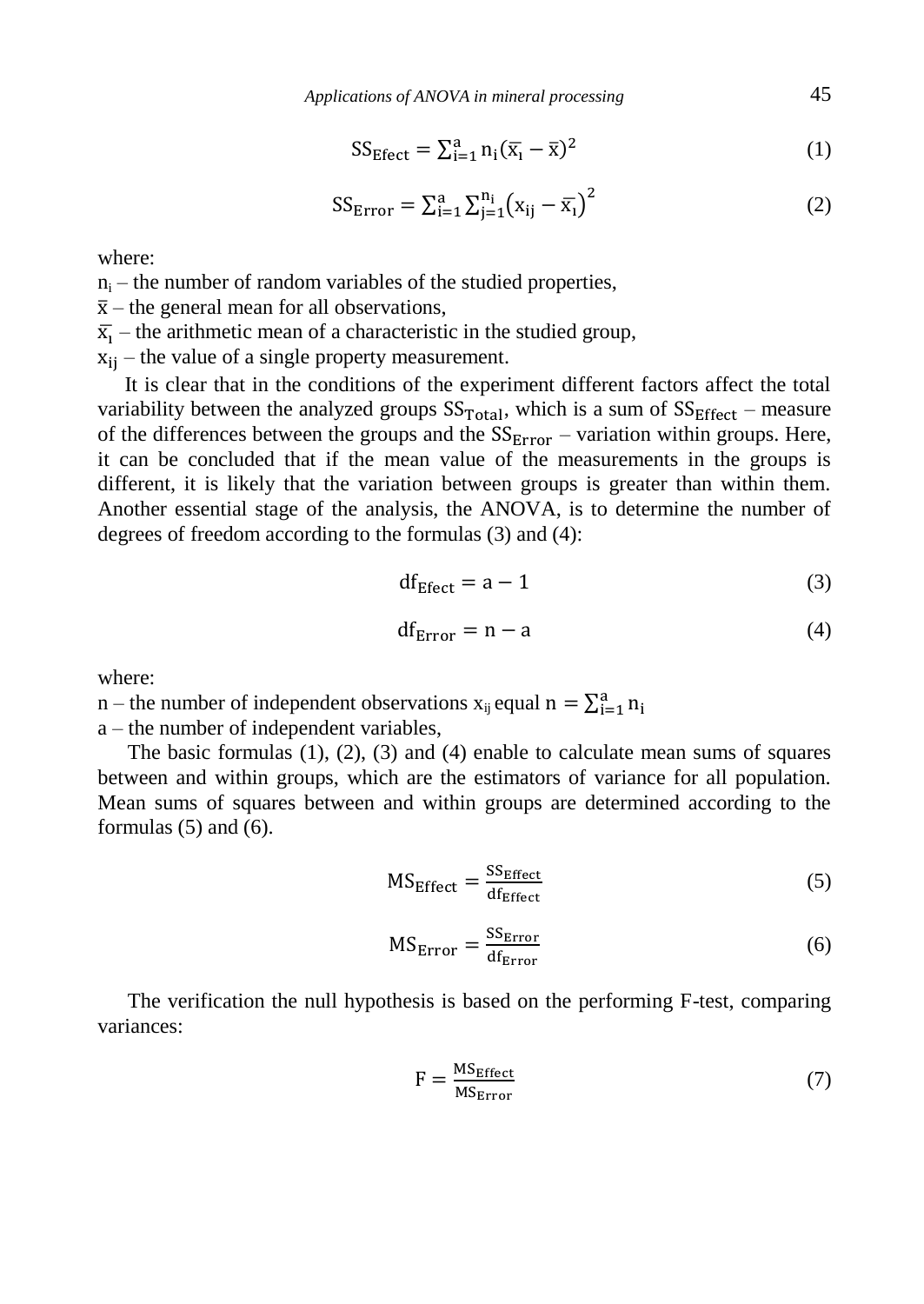The value of F-test indicates an essential diversity or rather the lack of it between groups. When the quotient  $MS_{Effect}/MS_{Error}$  reaches a value close to unity, the null hypothesis is correct, hence, the mean values of examined characteristics in the groups did not differ in a statistically significant way. Otherwise, the value of the F-test is deflected upward by one. If the deviation is large enough to conclude that there is a differentiation between groups, the Fisher-Snedecor distribution with degrees of freedom of a-1 and n-a will be applied. If the F statistic is greater than the critical value  $F_a$ read from tables, the null hypothesis shall stand as rejected, and simultaneously the alternative hypothesis of the occurrence of variation between groups will be approved (Stanisz, 2007).

The computational scheme of the ANOVA that was discussed, explains successive stages of implementing this statistical method of data analysis. It was considered relevant to present reliable mechanism of variance analysis, because it is one of the most important methods of statistics, which is more and more widely used in various fields of science.

The ANOVA is used in different fields of empirical research, which are the subject of the phenomenon with a complex structure. Issues related to medicine, psychology, chemistry, and agriculture can be listed as an example; moreover, the analysis is used in various industries to solve complex technological problems and optimize the production processes, too (Aranowska & Rytel, 2010; Raykov & Marcoulides, 2008; Güler et al., 2012; Rao et al, 2012).

In the next part of the article selected experiments are presented, in which ANO-VA was used successfully to study the complex processes of mineral processing and to study the characteristics of grained material.

## STATISTICAL ANALYSIS OF PROCESSING PROCEDURES

All technical sciences aim to formalize the description of processes, their optimization and study of the properties of material and products, hence mathematical models are widely used and developed. There is no doubt that different statistical methods allow for a precise identification of the processes, as well as their development. This involves both: process engineering and mineral engineering (Tumidajski, 2010; Brożek & Surowiak, 2010).

### THE APPLICATION OF ANOVA IN THE OPTIMIZATION OF FLOTATION

Froth flotation is based on the separation of particles, which are dispersed in a flotation pulp. Complex chemical and physical phenomena occur during the separation process. This is associated with the interaction between a solid phase, liquid and gas, which are in continuous contact with one another. The hydrophobic particles attach to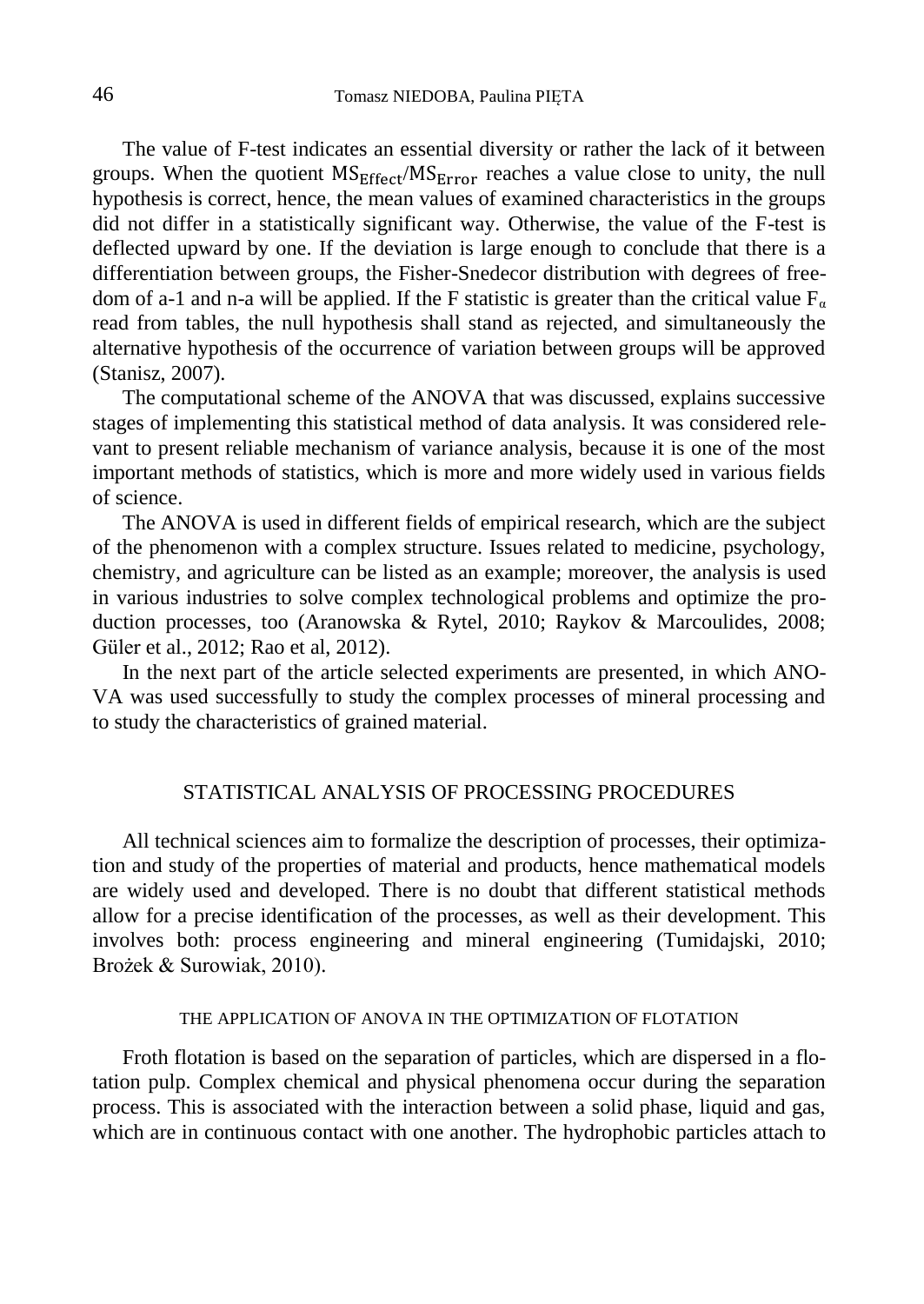the air bubbles rising to the surface and form a froth phase. The flotation process depends on many factors which must be carefully controlled to obtain an expected separation efficiency of the process under industrial conditions. A complete description of the flotation is therefore a complex and multidimensional issue. Hence, the optimization entails the fact that a number of parameters describing the conditions of the process, as well as material properties must be taken into account (Drzymała, 2007). The conclusion is that the application of the analysis of variance to study the optimal parameters for the flotation process is fully justified.The studies conducted by scientists from Amirkabir University of Technology and Shahid Bahonar University concerned the selection of optimal conditions for the process of selective flotation of coppermolybdenum ore in the Sungun Copper Concentrator Plant. A thorough description of the technology, which is used in the processing plant, is presented in the article *Application of D-optimal design for optimizing copper-molybdenum sulphides flotation* by Nakhaei, Irannajad, Sam and Jamalzadeh.

| Collector |                  |       | Frother |             | Diesel<br>dosage<br>[g/Mg] | $d_{80}$ [%] | Reagent dosage $[g/Mg]$ |    |          |    |    |
|-----------|------------------|-------|---------|-------------|----------------------------|--------------|-------------------------|----|----------|----|----|
| А         | B                | C     | D       | Е           | F                          | G            | Н                       |    | К        | L  | M  |
| $Z_{11}$  | R <sub>407</sub> | 0     | A65     | A70         | 0                          | 80           | 10                      | 15 | $\theta$ | 5  |    |
| $Z_6$     | Nascol           | C4132 | DF 250  | <b>MIBC</b> | 10                         | 100          | 15                      | 20 |          | 10 | 10 |
|           | A7240            | X231  | Flomin  | Pine oil    | 20                         | 120          | 20                      | 25 | 15       | 15 | 15 |

Tab. 1. Experimental parameters and their relative levels *Source: Nakhaei et al., 2015*

The flotation tests were performed according to the D-optimal factorial design of experiments. The random variables in this study were: type of collectors (A, B, C), type of frothers (D, E), collector and frother dosages (H, J, K, L, M), dosage of diesel (F) and flotation feed size (G). The levels of variables were given in Table 1 (Nakhaei et al., 2015).

First of all, particular assumptions were verified, which constituted the basis for the analysis of variance. The tests confirmed that the investigated factors had a normal distribution and they characterized by a homogeneity of variance.

In the experiment, the analysis of variance was conducted separately to examine the impact of various factors on Cu and Mo recovery and grade. According to the analysis of variance, the Fisher test (Tab. 2) with a very low probability values  $P<0.05$ indicates that the models for Cu and Mo recovery and grade are highly significant (Nakhaei et al., 2015; Stanisz, 2007).

The lower value of the ratio P, the greater the impact of a factor to the flotation effectiveness. Collectors from group B had the greatest importance for Cu recovery. In the case of Mo recovery a dosage of diesel was the most significant. However, Cu and Mo grade were dependent on collectors  $Z_{11}$  (isopropyl xanthate sodium),  $Z_6$  (amil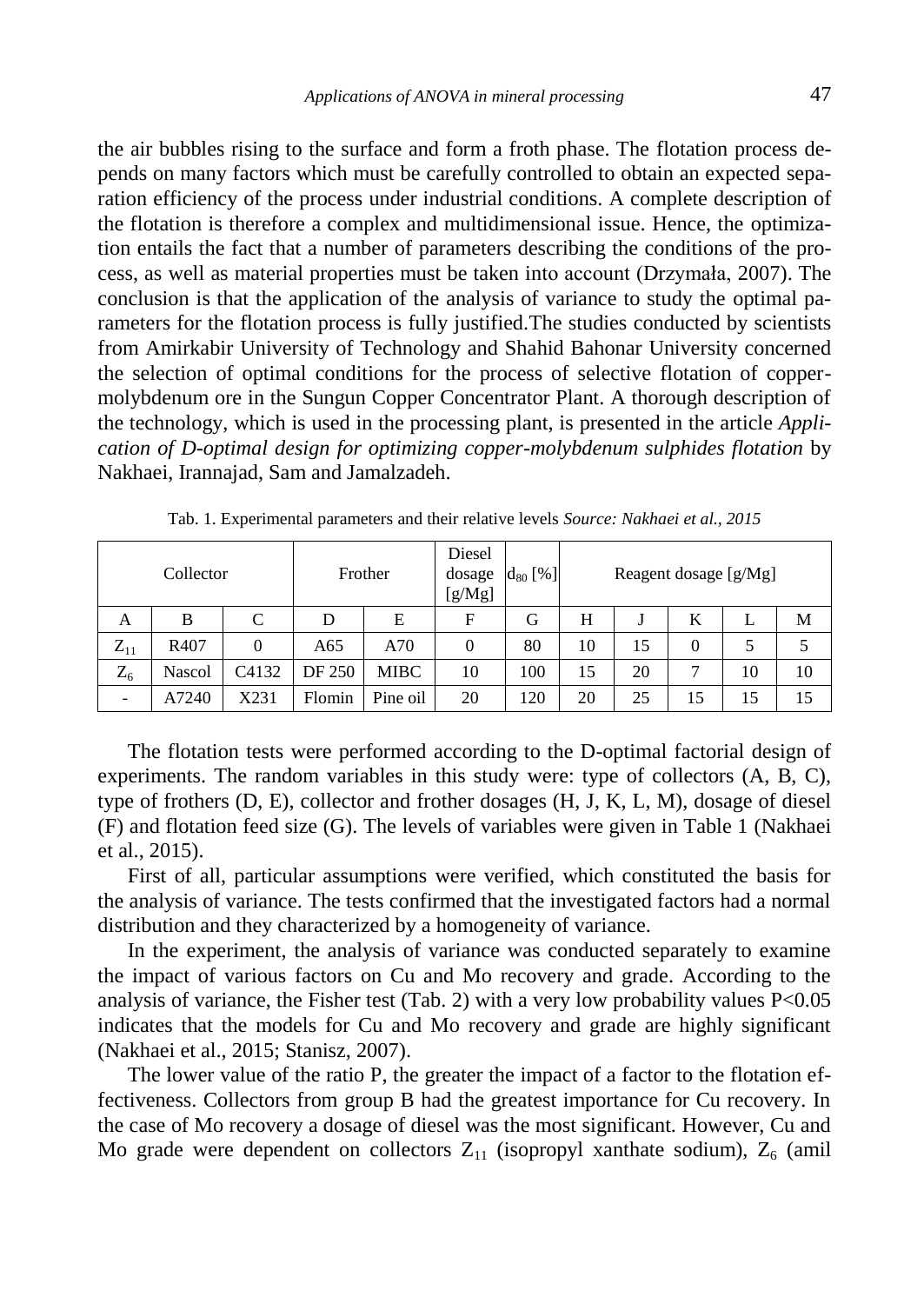xanthate petasiom) in the greatest extent. A more detailed analysis of the data was possible on the basis of the graphs shown in Figures 1 and 2. The diagrams for the most important factors influencing the recovery of Cu and Mo are listed as an example (Nakhaei et al., 2015).

|                                                                                   | Source                                                                                            | F-value      | P-value |          |  |  |  |  |
|-----------------------------------------------------------------------------------|---------------------------------------------------------------------------------------------------|--------------|---------|----------|--|--|--|--|
|                                                                                   | Model                                                                                             |              | 19,93   | 0,0018   |  |  |  |  |
|                                                                                   |                                                                                                   | A            | 16,80   | 0,0094   |  |  |  |  |
|                                                                                   |                                                                                                   | B            | 20,29   | 0,0040   |  |  |  |  |
| Cu RECOVERY                                                                       | Variables                                                                                         | D            | 10,15   | 0,0174   |  |  |  |  |
|                                                                                   |                                                                                                   | H            | 9,81    | 0,0186   |  |  |  |  |
|                                                                                   |                                                                                                   | J            | 8,44    | 0,0249   |  |  |  |  |
|                                                                                   | $CV = 0.85\%; R^2 = 0.99; \text{Adj. } R^2 = 0.93, \text{C-E-F-G-K-L-M} = \text{not significant}$ |              |         |          |  |  |  |  |
|                                                                                   | Model                                                                                             |              | 31,19   | 0,0006   |  |  |  |  |
|                                                                                   | Variables                                                                                         | A            | 138,57  | < 0.0001 |  |  |  |  |
|                                                                                   |                                                                                                   | B            | 16,69   | 0,0061   |  |  |  |  |
| <b>Cu GRADE</b>                                                                   |                                                                                                   | D            | 13,82   | 0,0092   |  |  |  |  |
|                                                                                   |                                                                                                   | E            | 13,18   | 0,0102   |  |  |  |  |
|                                                                                   |                                                                                                   | Н            | 8,90    | 0,0225   |  |  |  |  |
|                                                                                   |                                                                                                   | L            | 46,14   | 0,0006   |  |  |  |  |
| $CV = 4.2\%$ ; $R^2 = 0.99$ ; Adj. $R^2 = 0.96$ . C-F-G-J-K-L-M = not significant |                                                                                                   |              |         |          |  |  |  |  |
|                                                                                   | Model                                                                                             |              | 32,97   | 0,0005   |  |  |  |  |
|                                                                                   |                                                                                                   | $\mathsf{C}$ | 15,94   | 0,0068   |  |  |  |  |
|                                                                                   | Variables                                                                                         | D            | 6,55    | 0,0401   |  |  |  |  |
| <b>Mo RECOVERY</b>                                                                |                                                                                                   | F            | 54,62   | 0,0004   |  |  |  |  |
|                                                                                   |                                                                                                   | G            | 22,83   | 0,0031   |  |  |  |  |
|                                                                                   |                                                                                                   | K            | 7,98    | 0,0278   |  |  |  |  |
|                                                                                   |                                                                                                   | M            | 5,32    | 0,0478   |  |  |  |  |
| $CV = 1.92\%; R^2 = 0.99$ ; Adj. $R^2 = 0.96$ , A-B-E-H-J-L = not significant     |                                                                                                   |              |         |          |  |  |  |  |
|                                                                                   | Model                                                                                             |              | 15,07   | 0,0034   |  |  |  |  |
|                                                                                   | Variables                                                                                         | A            | 46,60   | 0,0010   |  |  |  |  |
| Mo GRADE                                                                          |                                                                                                   | C            | 5,48    | 0,0442   |  |  |  |  |
|                                                                                   |                                                                                                   | E            | 12,85   | 0,0107   |  |  |  |  |
|                                                                                   |                                                                                                   | G            | 16,35   | 0,0064   |  |  |  |  |
| $CV = 2.71\%; R^2 = 0.98; Adj. R^2 = 0.92$ , B-D-F-H-J-K-L-M = not significant    |                                                                                                   |              |         |          |  |  |  |  |

Tab. 2. Analysis of variance for Mo, Cu recovery and grade *Source: Nakhaei et al., 2015*

Figure 1 shows the effect of flotation process parameters on Cu recovery. In general, higher recovery of Cu was obtained for  $Z_{11}$ , which was used as the collector. Also, R407 is the best choice among reagents from B group. Furthermore, the highest Cu recovery could be achieved with the A65 as the frother. As shown in Fig. 1, the Cu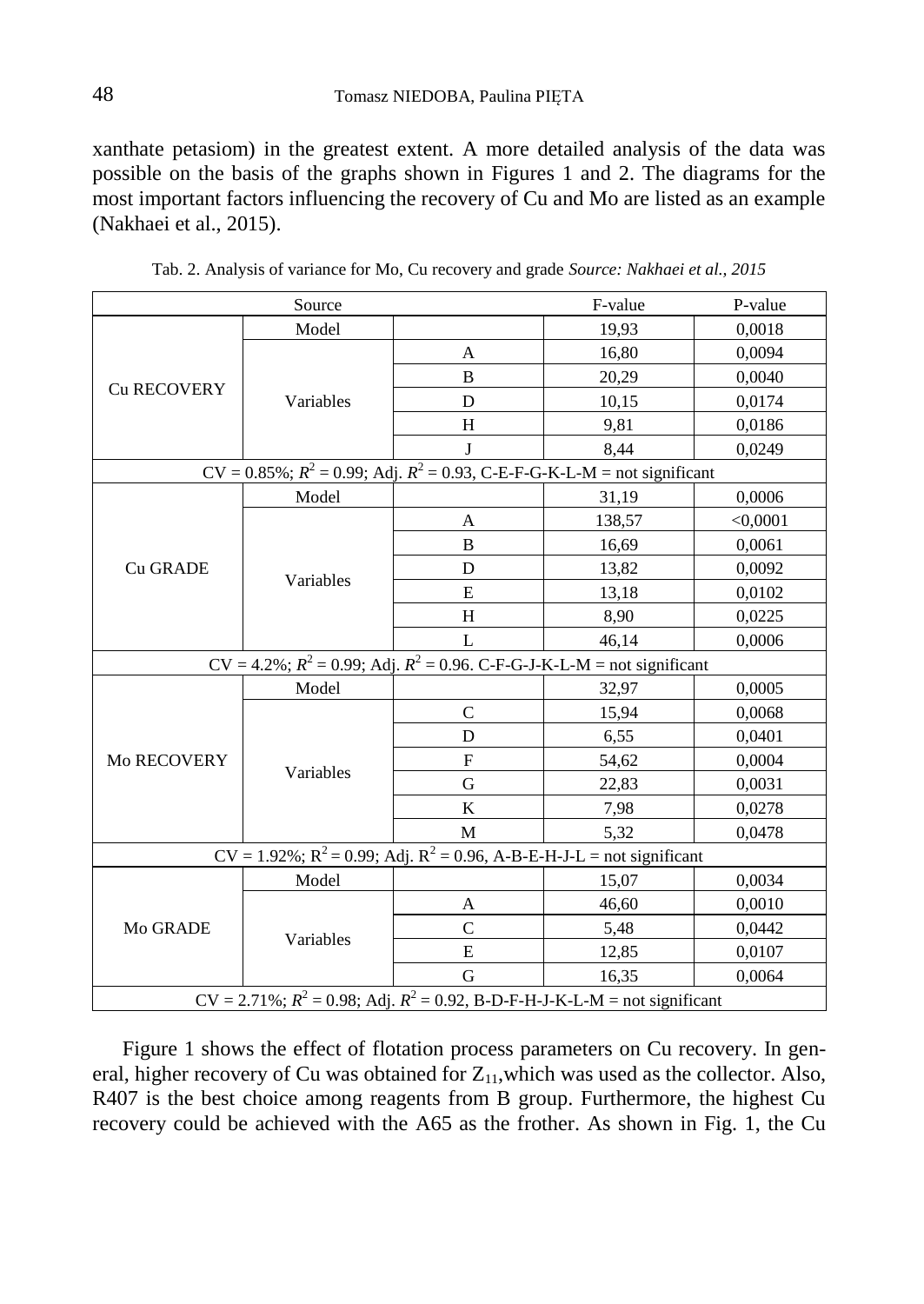recovery increased by increasing the primary collector (H) dosage and reached its maximum value at 20 g/Mg.



Fig. 1. Effect of process parameters on Cu recovery Source: Nakhaei et al., 2015



Fig. 2. The effect of process parameters on Mo recovery Source: Nakhaei et al., 2015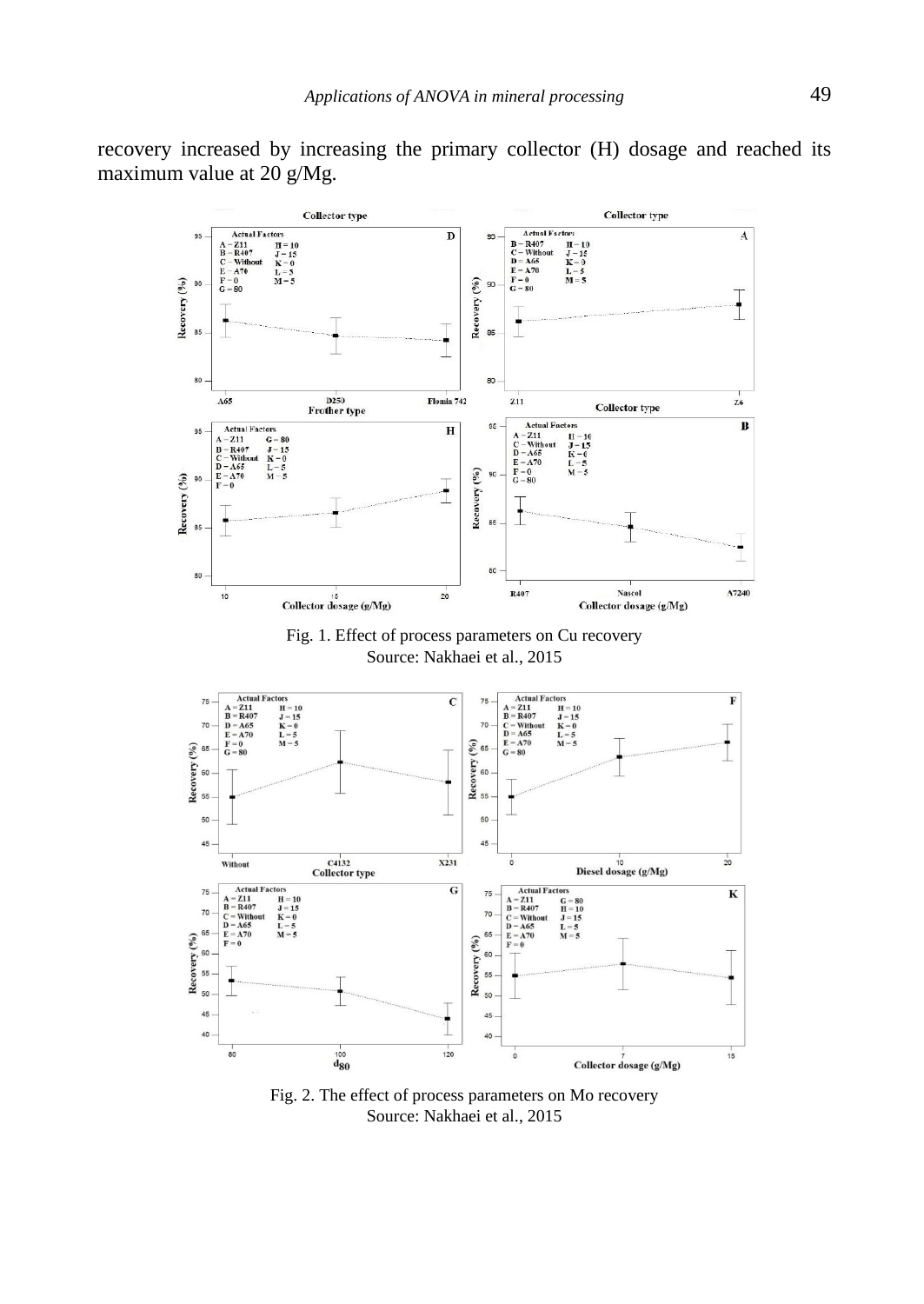The highest Mo recovery is obtained when C4132 (7 g/Mg) is used as a second promoter collector as well as the diesel dosage and  $d_{80}$  of feed are equal to 20 g/Mg and 80 μm, respectively. An increase of size has a negative impact on recovery and grade.

Generally, the analysis of variance showed that the primary promoter collector was the most significant parameter affecting the recovery of Cu, while diesel dosage and  $d_{80}$  were the most significant parameters influencing the Mo recovery. It can be said that the statistical method works when examining the impact of certain factors on the beneficiation process. ANOVA does not take into account the interactions between factors and their further effects on the results of the experiment. In order to investigate the interaction between the factors the factorial design was carried out. It enabled to optimize a froth flotation. The results of optimization showed that the highest possible Cu and Mo grade and recovery were obtained for (Nakhaei et al., 2015):

- 1.  $Z_{11}$  (a primary collector) 20 g/Mg,
- 2. R407 (a first promoter collector)20 g/Mg,
- 3. X231 (a second promoter collector)7 g/Mg,
- 4. A65 (a frother) $15 \text{ g}/\text{Mg}$ ,
- 5. pine oil (a frother)5 g/Mg,
- 6.  $d_{80}$  (a feed size)80  $\mu$ m,
- 7. diesel dosage 20 g/Mg.

#### THE APPLICATION OF ANOVA IN THE STUDY OF GRAINED MATERIALS PROPERTIES

Statistical analyses in mineral processing are difficult due to the complexity of the operations unit, but the main difficulty is the fact that the processed material is a set of various grains of raw materials. A granular material has many properties that determine its susceptibility to a particular manner of beneficiation. Such features are: a content and a liberation efficiency index of valuable minerals, particle size, particle density, physicochemical properties and other physical and geometrical characteristics (Niedoba, 2013; Tumidajski, 2010; Tumidajski et al., 2012).

The other direction of the ANOVA application is presented in the research paper *Multidimensional analysis of different hard coal properties*. It presents an analysis of variance which allows examining the differences between three types of coals. Thanks to the ANOVA analyses, three main properties of coal were determined, which differentiated the aforementioned coal types, and a comprehensive study enabled a thorough characterization of variability properties of the tested grained material [Pięta, 2015]. Coals classified, according to Polish classification, as types 31, 34.2 and 35. Samples came from some mines, located within the Upper Silesian Industrial Region. The raw coal was determined by the following characteristics: particle size, density, ash con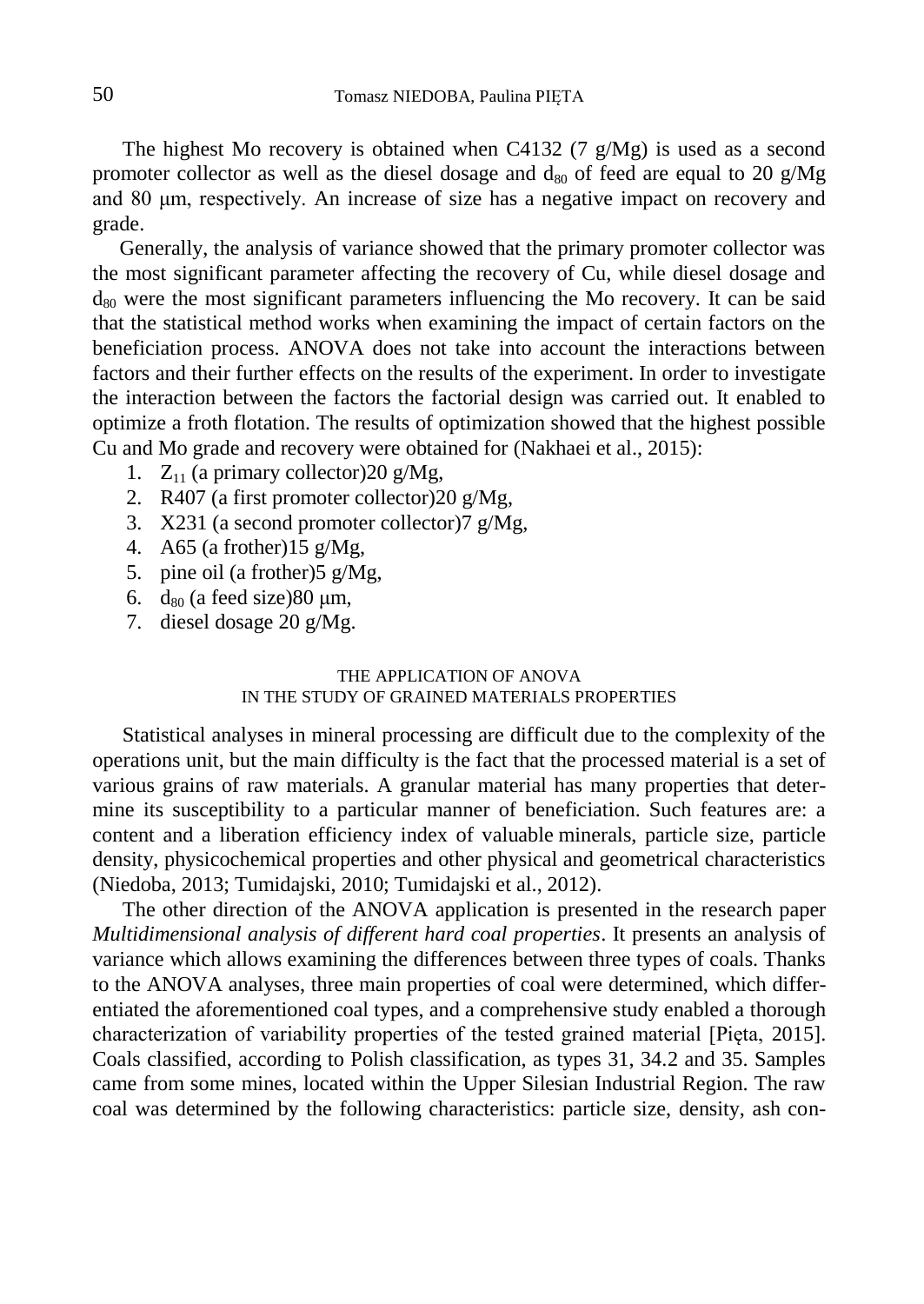tent, volatile matter content, sulfur content, heat of combustion, and analytical moisture.

Data analysis began by verifying the hypothesis of normal distribution of the dependent variables and performance tests of homogeneity of variance. The results showed that not all parameters of coals are characterized by a normal distribution and homogeneity of variance. A Shapiro-Wilk test allowed to determine the characteristics of coal, which did not characterize by a normal distribution, however, making reference to the resistance of Brown-Forsythe test to the relinquishment of the assumption of normal distribution of variables, the homogeneity of variance was checked for all parameters. In this way it was possible to exclude two properties (sulfur content, moisture analysis) from further analysis, which breached the assumption of homogeneity of variance.

The results obtained by F-test identified the characteristics of raw materials, which are essential as far as diversity in coal types is concerned. The F statistic was determined for all parameters in all size fractions. Critical value  $F_\alpha$  of Fisher-Snedecor distribution was set, as well, which allowed the classification of the characteristics influencing the differentiation of coal types.

While analyzing the results of F test it was concluded that all the properties of coal caused differentiation between types 31, 34.2 and 35 in size fractions: 3.15-6.3, 8-10, 10-12.5, 16-20 mm. However, the complex structure of the analyzed data does not allow the identification of hard coal types with an overall analysis of the observed characteristics in all size fractions. At the 0.5-1, 1-3.15, 6.3-8, 12.5-14, 14-16 mm size fractions, the parameters: density, heat of combustion, ash content did not affect coal differentiation significantly, from a statistical point of view (Fig. 4).

| <b>F</b> test                                                                                                     |                                  |                    |             |                            |  |  |  |  |
|-------------------------------------------------------------------------------------------------------------------|----------------------------------|--------------------|-------------|----------------------------|--|--|--|--|
| $H_0$ must be rejected $\leftrightarrow$ F <sub>emp</sub> > F <sub>α</sub> , where F <sub>α</sub> (2,97) = 3,0903 |                                  |                    |             |                            |  |  |  |  |
| Size fraction [mm]                                                                                                | Density                          | Heat of combustion | Ash content | Volatile matter<br>content |  |  |  |  |
| $0.5 - 1$                                                                                                         | 1.466594<br>2.467011<br>5.487025 |                    | 44.13694    |                            |  |  |  |  |
| $1 - 3.15$                                                                                                        | 1.134825                         | 0.073532           | 1.815244    | 3.441177                   |  |  |  |  |
| $3.15 - 6.3$                                                                                                      | 4.583223                         | 6.009332           | 6.946015    | 73.70378                   |  |  |  |  |
| $6.3 - 8$                                                                                                         | 2.399904                         | 13.15684           | 4.973166    | 20.0778                    |  |  |  |  |
| $8-10$                                                                                                            | 6.414866                         | 10.15947           | 7.465963    | 15.53309                   |  |  |  |  |
| $10-12.5$                                                                                                         | 6.549542                         | 8.846621           | 7.088464    | 14.30923                   |  |  |  |  |
| $12.5 - 14$                                                                                                       | 0.335797                         | 2.175174           | 2.395407    | 6.058163                   |  |  |  |  |
| $14-16$                                                                                                           | 7.623756                         | 24.66782           | 0.098286    | 14.31082                   |  |  |  |  |
| 16-20                                                                                                             | 12.08655                         | 12.44888           | 10.54814    | 15.00584                   |  |  |  |  |

Tab. 3. The results of F test (significant results have been highlighted) Source: Pięta, 2015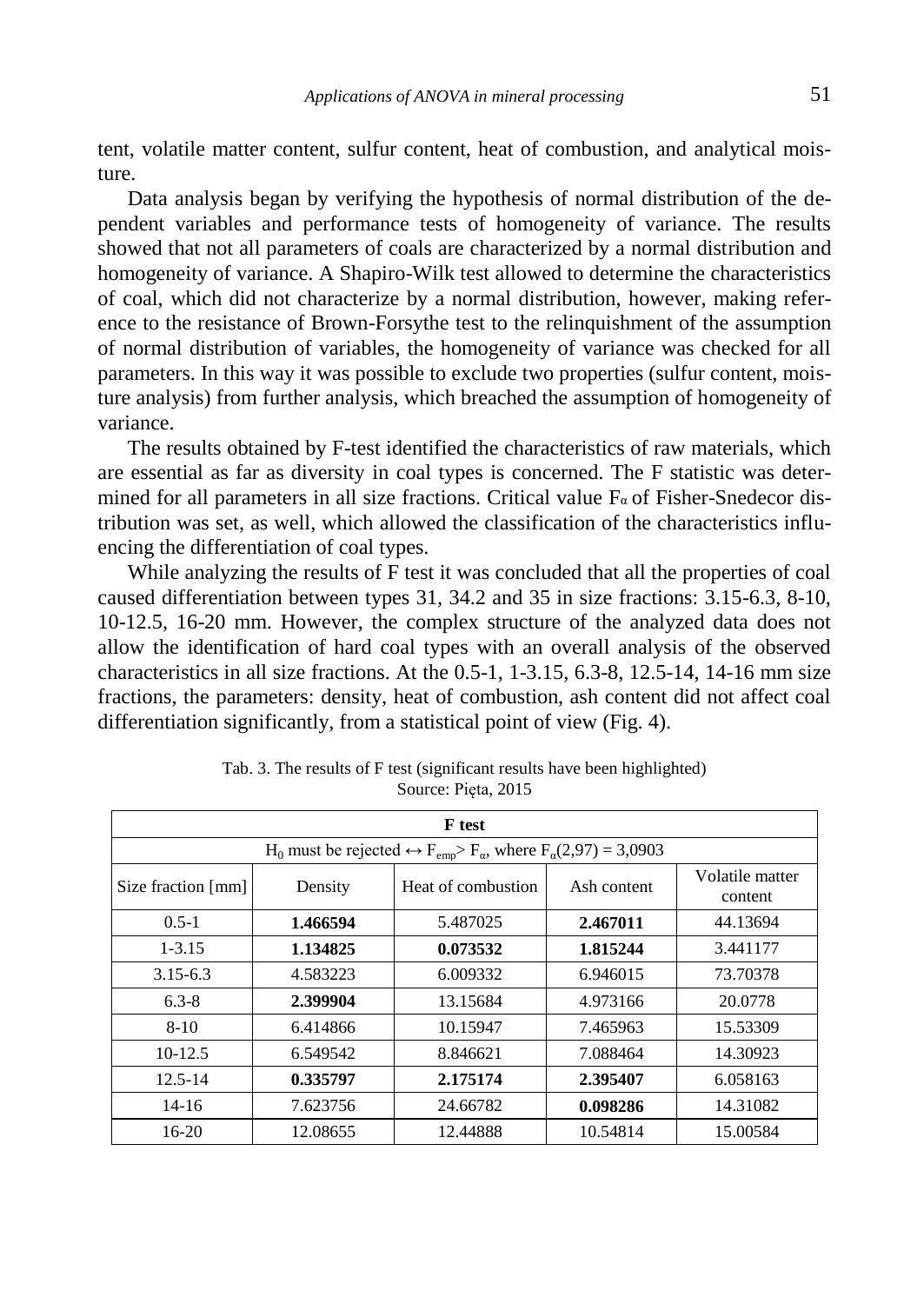Looking at the overall results for the parameters it turned out that only the volatile matter content is a feature differentiating the tested coals. It can be therefore concluded that the value of this parameter is a major factor, by which coal is classified according to its properties and use (Fig. 3). The F test results are presented in Table 3.

The collected data also served to draw up charts representing the relationship between the parameters of coal types, taking into account the granulation of material. The study introduced and elaborated on the charts for those qualities, which set the four most important characteristics that had the greatest impact on the diversification of raw materials (Fig. 3-4). Despite demonstrating significant differences between types of coal based on the analysis of variance performed on the properties of energy resources, in some cases there might be occur interactions between the coals. The relationships can be observed during graphical interpretation of charts representing the mean parameter values (Fig. 3-4).



Fig. 3. Graphs of the mean values volatile matter content value of 31, 34.2, 35 coal types Source: Pięta, 2015

### **CONCLUSIONS**

Statistical methods have been used for ages into various fields of science, but more frequently an increased interest in multivariate analyses is observed, which allows a more complete examination of the object. There is a tendency for a comprehensive study of various phenomena to be carried out in order to explore thoroughly a number of factors affecting them. The ANOVA analysis brings such a possibility. This is a statistical method widely used in various fields. As it was shown in the article, the analysis of variance is appropriate to consider the problems associated with the mineral engineering. The examples described in this paper confirmed the high potential which the ANOVA carries. The consideration of optimization problems and differentiation of selected raw materials are only some of the issues with can be faced in min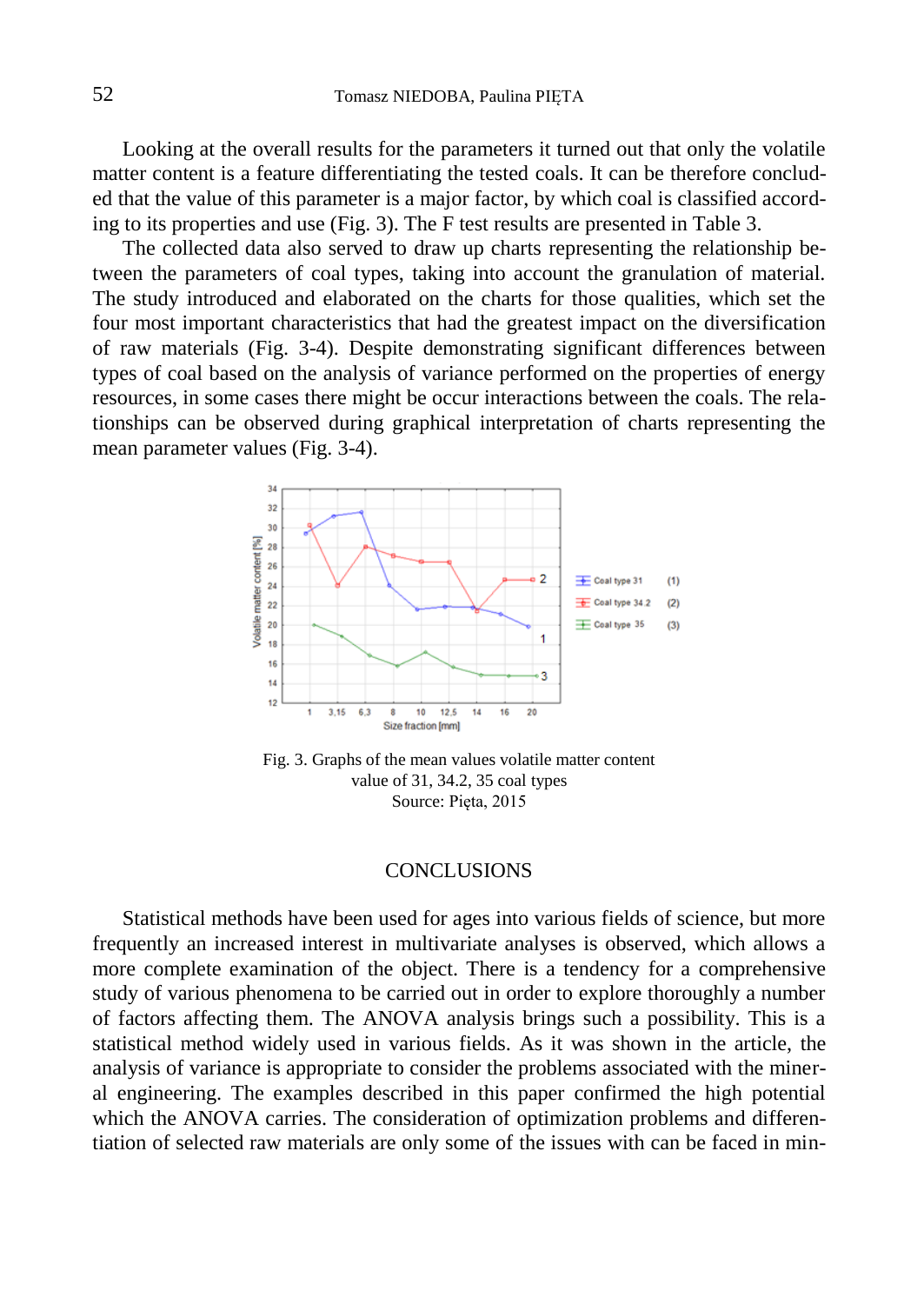eral processing. A number of works serve as an evidence of the widespread use of the analysis of variance.

Analyzing multivariate phenomena that are associated with material processing and other areas, it should be noted that the one-dimensional analysis of variance has some limitations. It assumes the relationship between the parameters under consideration, although almost always the structure features is connected. Hence, the onedimensional analysis of variance will show only independent influence of each variable on the differences between the groups. The method must not be ignored, however, using the multiple factor ANOVA to analyze such complex phenomena will allow to examine the strength of interactions between the studied properties.



B – heat of combustion) of 31, 34.2, 35 coal types Source: Pięta, 2015

#### ACKNOWLEDGEMENT

The paper is the effect of the scientific project no. 15.11.100.021.